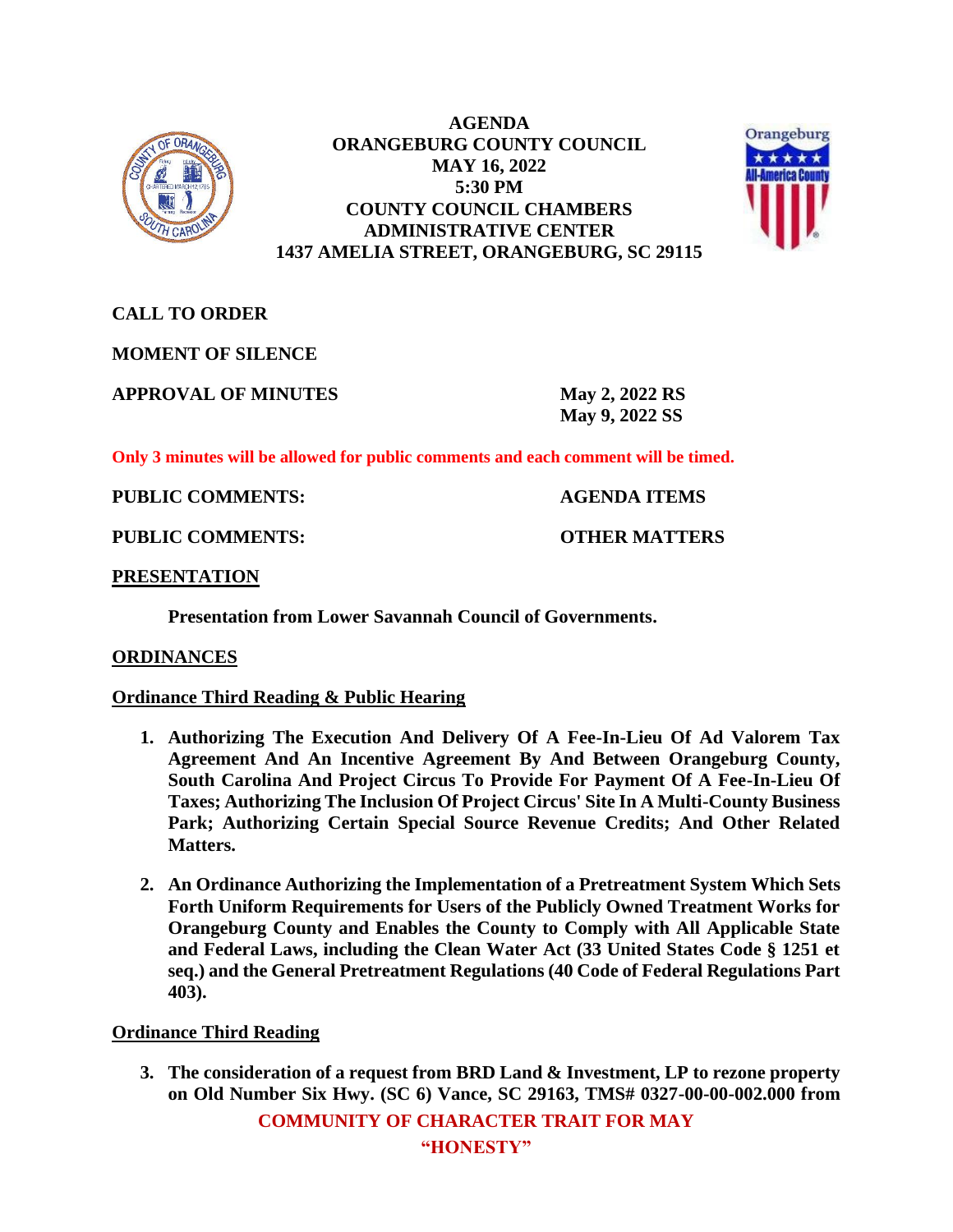**"FA (Forest Agricultural) District" to "RG (Residential General) District" for the purpose of a residential development.** 

### **Planning Commission Resolution and Ordinance First Reading**

- **4. The consideration of a request from American Star Development SC, LLC to rezone property at 9159 Old State Rd. (US 176) Holly Hill, SC 29059, TMS# 0338-00-02- 034.000 & 0338-00-02-019.000 from "FA (Forest Agricultural) district" to "RG (Residential General) district" for the purpose of a residential development.**
- **5. The consideration of a request from Brenda Singleton Edmonds to rezone property at 8108 Neeses Hwy. (SC 4) Springfield, SC 29146, TMS# 0027-00-01-004.000 from "FA (Forest Agricultural) district" to "CG (Commercial General) district" for the purpose of establishing an event hall.**
- **6. The consideration of a request from Gramling and Gramling LLC to rezone property on Brentwood Dr. Orangeburg, SC 29115, TMS# 0182-18-01-011.000 (a portion of) from "FA (Forest Agricultural) district" to "RG (Residential General) district" for the purpose of a residential development.**

### **RESOLUTIONS**

- **7. A Resolution Authorizing the County of Orangeburg to Enter Into An Agreement with the Orangeburg County Sheriff's Office and the Orangeburg County School District for Security Detail Services During School Year 2022-23.**
- **8. A Resolution Establishing & Agreeing to Participate In Orangeburg County HOME Consortium with Lower Savannah Regional Housing Consortium.**
- **9. Resolution Honoring Lizzie Mae Dantzler 95th Birthday.**
- **10. Resolution Honoring Annie Lee Dantzler 105th Birthday.**

#### **OFFICIAL ACTION**

**11. An Official Action Of The Orangeburg County Council Authorizing Orangeburg County To Purchase A Portion Of Real Property Located In Orangeburg County With TMS# 0173-14-12-010.**

#### **PROCUREMENT**

- **a. FY22-0422 - EMS Ambulance Remount.**
- **b. FY22-0513 - Phase II Fiber.**

# **UPDATE**

**a. Administrative Committee** 

# **COMMUNITY OF CHARACTER TRAIT FOR MAY "HONESTY"**